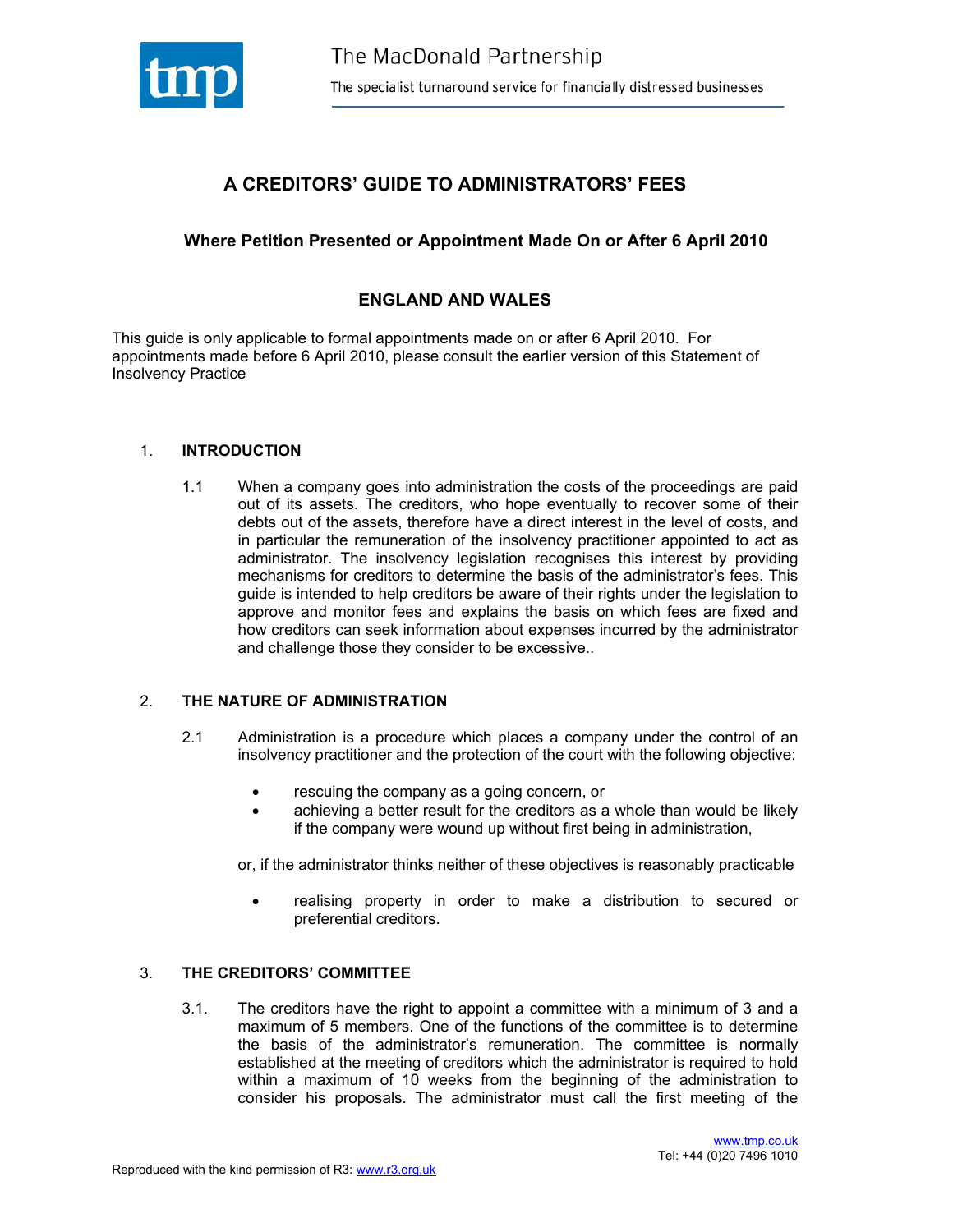

committee within 6 weeks of its establishment, and subsequent meetings must be held either at specified dates agreed by the committee, or when a member of the committee asks for one, or when the administrator decides he needs to hold one. The committee has power to summon the administrator to attend before it and provide information about the exercise of his functions.

# 4. **FIXING THE ADMINISTRATOR'S FEES**

- 4.1. The basis for fixing the administrator's remuneration is set out in Rule 2.106 of the Insolvency Rules 1986, which states that it shall be fixed either:
	- as a percentage of the value of the property which the administrator has to deal with, or
	- by reference to the time properly given by the administrator and his staff in attending to matters arising in the administration, or
	- as a set amount.

Any combination of these bases may be used to fix the remuneration, and different bases may be used for different things done by the administrator. Where the remuneration is fixed as a percentage, different percentages may be used for different things done by the administrator.

It is for the creditors' committee (if there is one) to determine on which of these bases, or combination of bases, the remuneration is to be fixed. Where it is fixed as a percentage, it is for the committee to determine the percentage or percentages to be applied, and where it is a set amount, to determine that amount. Rule 2.106 says that in arriving at its decision the committee shall have regard to the following matters:

- the complexity (or otherwise) of the case;
- any responsibility of an exceptional kind or degree which falls on the administrator;
- the effectiveness with which the administrator appears to be carrying out, or to have carried out, his duties;
- the value and nature of the property which the administrator has to deal with.
- 4.2. If there is no creditors' committee, or the committee does not make the requisite determination (and provided the circumstances described in paragraph 4.3 do not apply), the administrator's remuneration may be fixed by a resolution of a meeting of creditors having regard to the same matters as apply in the case of the committee. If the remuneration is not fixed in any of these ways, it will be fixed by the court on application by the administrator, but the administrator may not make such an application unless he has first tried to get his remuneration fixed by the committee or creditors as described above, and in any case not later than 18 months after his appointment.
- 4.3. There are special rules about creditors' resolutions in cases where the administrator has stated in his proposals that the company has insufficient property to enable a distribution to be made to unsecured creditors except out of the reserved fund which may have to be set aside out of floating charge assets.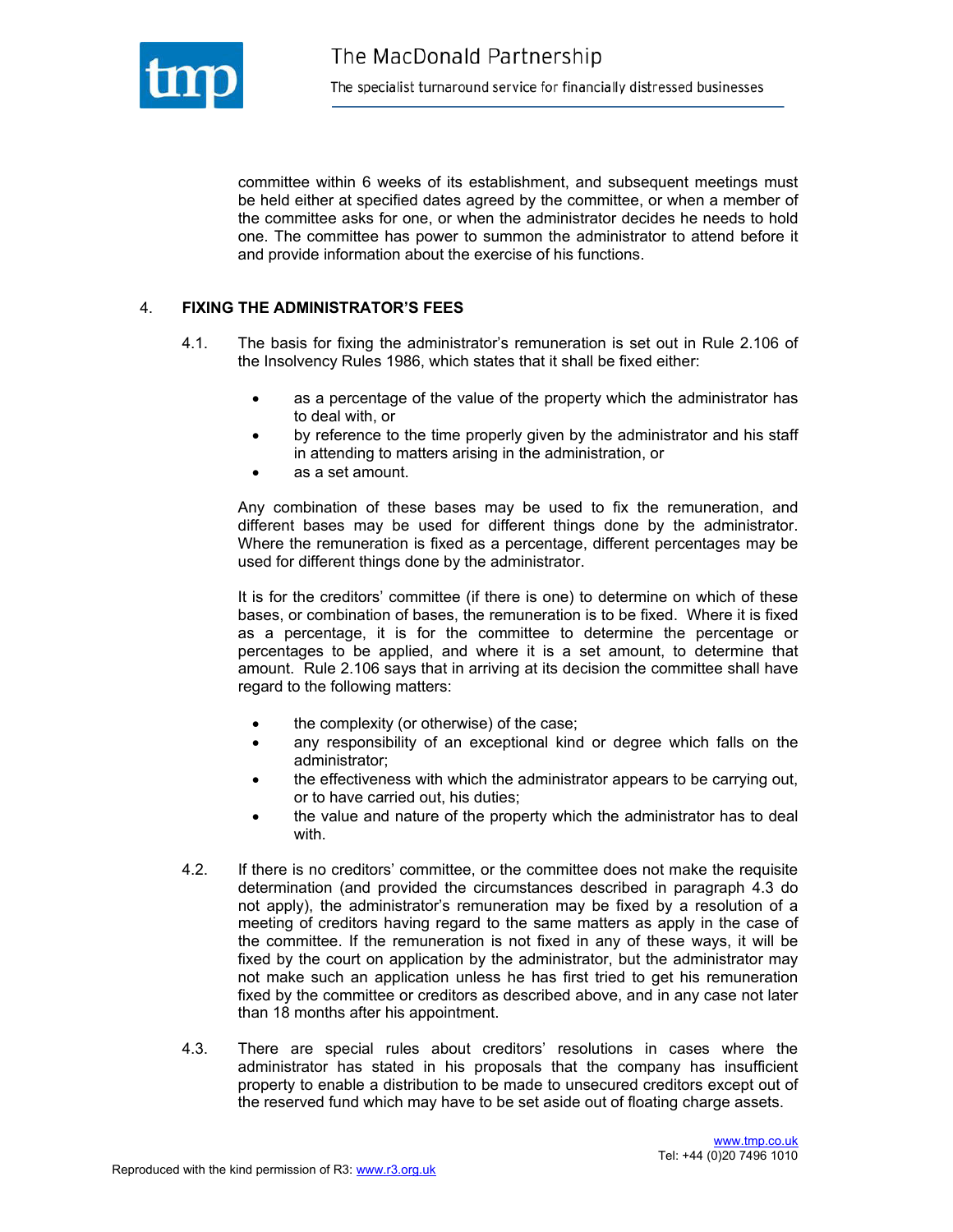

In this case, if there is no creditors' committee, or the committee does not make the requisite determination, the remuneration may be fixed by the approval of-

- each secured creditor of the company; or
- if the administrator has made or intends to make a distribution to preferential creditors
- each secured creditor of the company; and
- preferential creditors whose debts amount to more than 50% of the preferential debts of the company, disregarding debts of any creditor who does not respond to an invitation to give or withhold approval,

having regard to the same matters as the committee would.

Note that there is no requirement to hold a creditors' meeting in such cases unless a meeting is requisitioned by creditors whose debts amount to at least 10 per cent of the total debts of the company.

4.4. A resolution of creditors may be obtained by correspondence.

#### 5. **REVIEW OF REMUNERATION**

5.1. Where there has been a material and substantial change in circumstances since the basis of the administrator's remuneration was fixed, the administrator may request that it be changed. The request must be made to the same body as initially approved the remuneration, and the same rules apply as to the original approval.

# 6. **APPROVAL OF PRE-ADMINISTRATION COSTS**

- 6.1 Sometimes the administrator may need to seek approval for the payment of costs in connection with preparatory work incurred before the company went into administration but which remain unpaid. Such costs may relate to work done either by the administrator or by another insolvency practitioner. Details of such costs must be included in the administrator's proposals.
- 6.2 Where there is a creditors' committee, it is for the committee to determine whether, and to what extent, such costs should be approved for payment. If there is no committee or the committee does not make the necessary determination, or if it does but the administrator, or other insolvency practitioner who has incurred pre-administration costs, considers the amount agreed to be insufficient, approval may be given by a meeting of creditors. Where the circumstances described in paragraph 4.3 apply, the determination may be made by the same creditors as approve the administrator's remuneration.
- 6.3 The administrator must convene a meeting of the committee or the creditors for the purposes of approving the payment of pre-administration costs if requested to do so by another insolvency practitioner who has incurred such costs. If there is no determination under these provisions, or if there is but the administrator or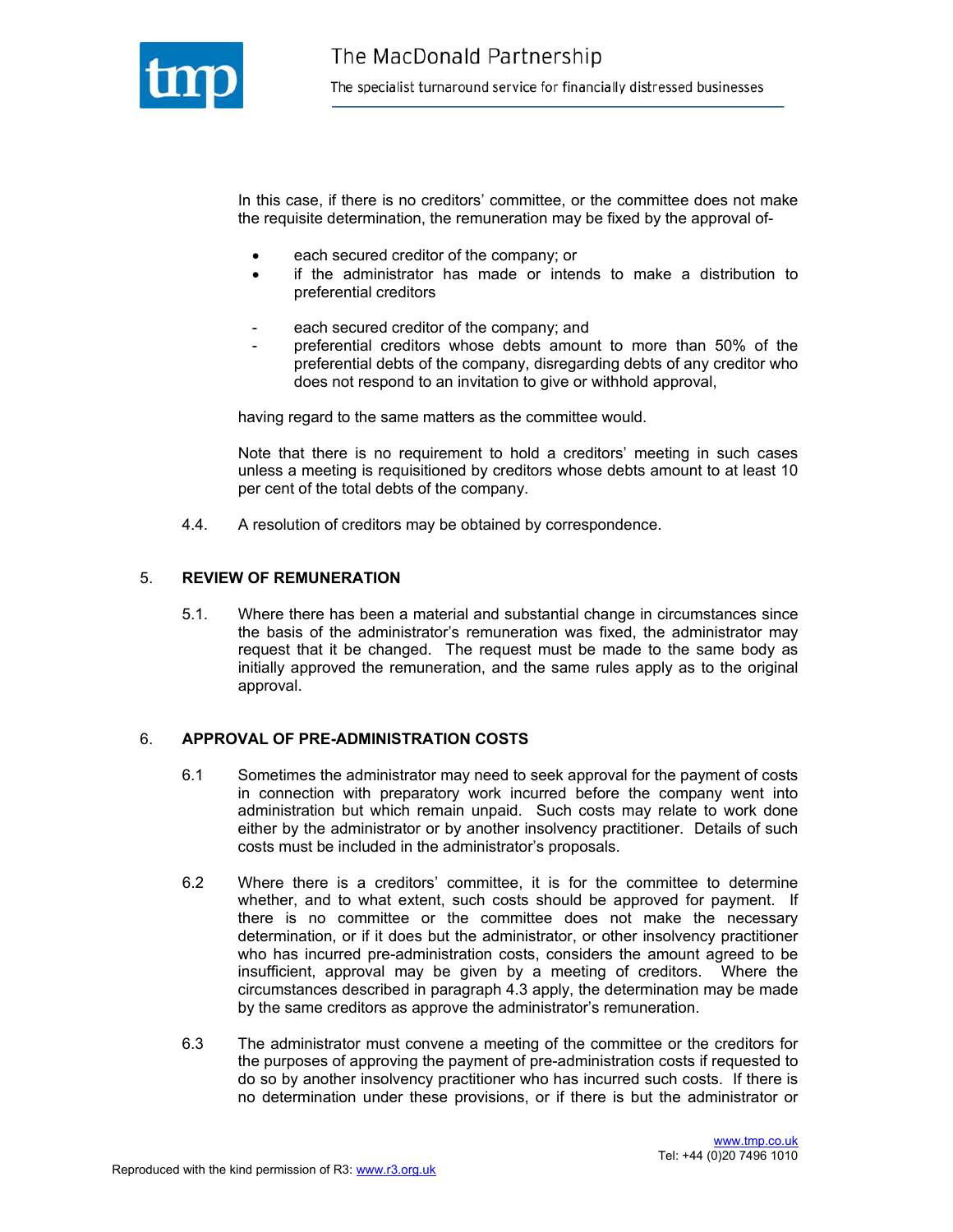

other insolvency practitioner considers the amount agreed to be insufficient, the administrator may apply to the court for a determination.

### 7. **WHAT INFORMATION SHOULD BE PROVIDED BY THE ADMINISTRATOR?**

#### 7.1 **When Seeking Remuneration Approval**

- 7.1.1 When seeking agreement to his fees the administrator should provide sufficient supporting information to enable the committee or the creditors to form a judgement as to whether the proposed fee is reasonable having regard to all the circumstances of the case. The nature and extent of the supporting information which should be provided will depend on:
	- the nature of the approval being sought;
	- the stage during the administration of the case at which it is being sought; and
	- the size and complexity of the case.
- 7.1.2 Where, at any creditors' or committee meeting, the administrator seeks agreement to the terms on which he is to be remunerated, he should provide the meeting with details of the charge-out rates of all grades of staff, including principles, which are likely to be involved on the case.
- 7.1.3 Where the administrator seeks agreement to his fees during the course of the administration, he should always provide an up to date receipts and payments account. Where the proposed fee is based on time costs the administrator should disclose to the committee or the creditors the time spent and the charge-out value in the particular case, together with, where appropriate, such additional information as may reasonably be required having regard to the size and complexity of the case. The additional information should comprise a sufficient explanation of what the administrator has achieved and how it was achieved to enable the value of the exercise to be assessed (whilst recognising that the administrator must fulfil certain statutory obligations that might be seen to bring no added value for creditors) and to establish that the time has been properly spent on the case. That assessment will need to be made having regard to the time spent and the rates at which that time was charged, bearing in mind the factors set out in paragraph 4.1 above. To enable this assessment to be carried out it may be necessary for the administrator to provide an analysis of the time spent on the case by type of activity and grade of staff. The degree of detail will depend on the circumstances of the case, but it will be helpful to be aware of the professional guidance which has been given to insolvency practitioners on this subject. The guidance suggests the following areas of activity as a basis for the analysis of time spent:
	- Administration and planning
	- Investigations
	- Realisation of assets
	- Trading
	- Creditors
	- Any other case-specific matters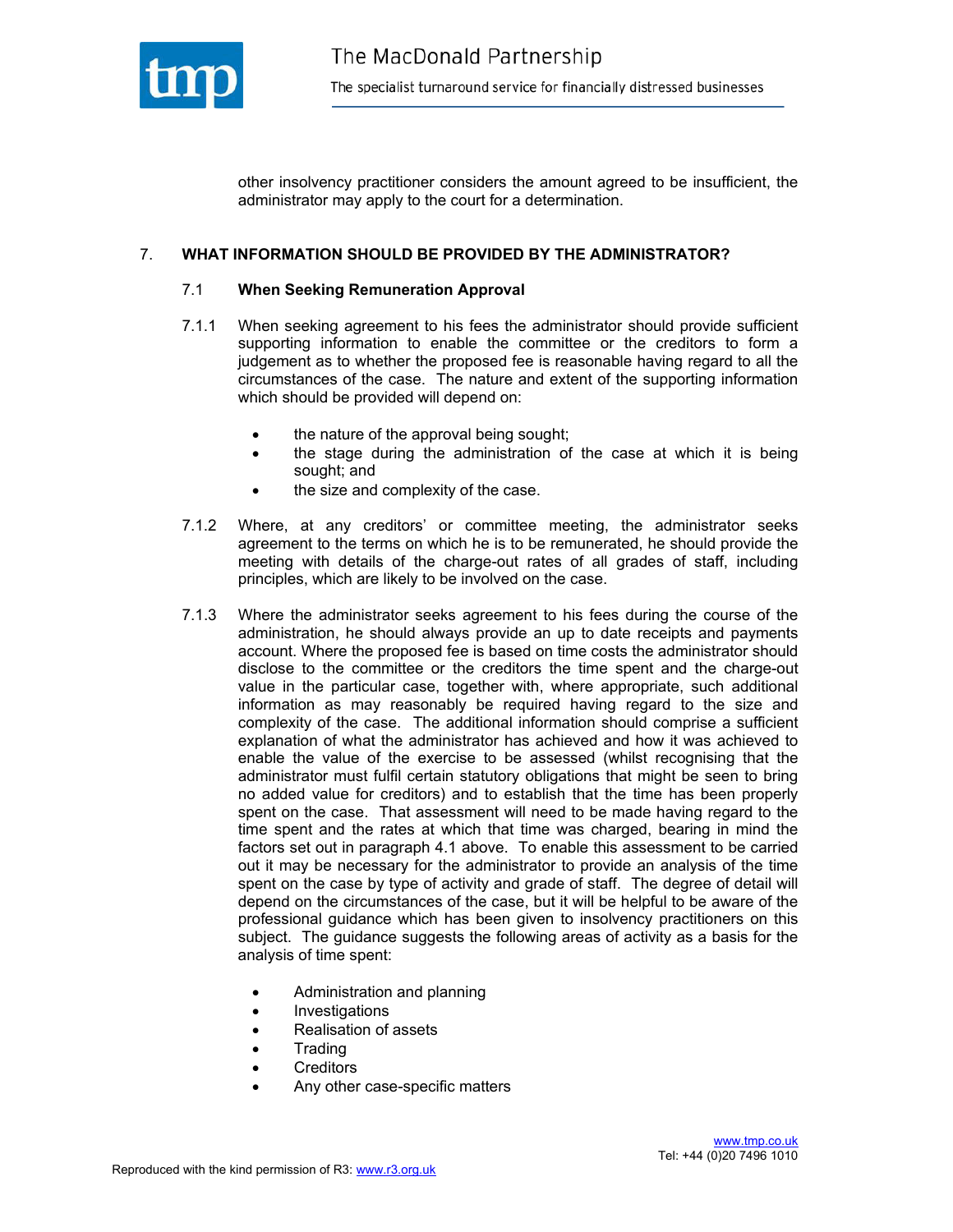

The following categories are suggested as a basis for analysis by grade of staff:

- **Partner**
- Manager
- Other senior professionals
- Assistants and support staff

The explanation of what has been done can be expected to include an outline of the nature of the assignment and the administrator's own initial assessment, including the anticipated return to creditors. To the extent applicable it should also explain:

- Any significant aspects of the case, particularly those that affect the amount of time spent.
- The reasons for subsequent changes in strategy.
- Any comments on any figures in the summary of time spent accompanying the request the administrator wishes to make.
- The steps taken to establish the views of creditors, particularly in relation to agreeing the strategy for the assignment, budgeting, time recording, fee drawing or fee agreement.
- Any existing agreement about fees.
- Details of how other professionals, including subcontractors, were chosen, how they were contracted to be paid, and what steps have been taken to review their fees.

It should be borne in mind that the degree of analysis and form of presentation should be proportionate to the size and complexity of the case. In smaller cases not all categories of activity will always be relevant, whilst further analysis may be necessary in larger cases.

7.1.4 Where the fee is charged on a percentage basis the administrator should provide details of any work which has been or is intended to be sub-contracted out which would normally be undertaken directly by an administrator or his staff.

#### 7.2. **After Remuneration Approval**

Where a resolution fixing the basis of fees is passed at any creditors' meeting held before he has substantially completed his functions, the administrator should notify the creditors of the details of the resolution in his next report or circular to them. In all subsequent reports to creditors the administrator should specify the amount of remuneration he has drawn in accordance with the resolution (see further paragraph 8.1 below). Where the fee is based on time costs he should also provide details of the time spent and charge-out value to date and any material changes in the rates charged for the various grades since the resolution was first passed. He should also provide such additional information as may be required in accordance with the principles set out in paragraph 7.1.3. Where the fee is charged on a percentage basis the administrator should provide the details set out in paragraph 7.1.4 above regarding work which has been sub-contracted out.

#### 7.3. **Disbursements and other Expenses**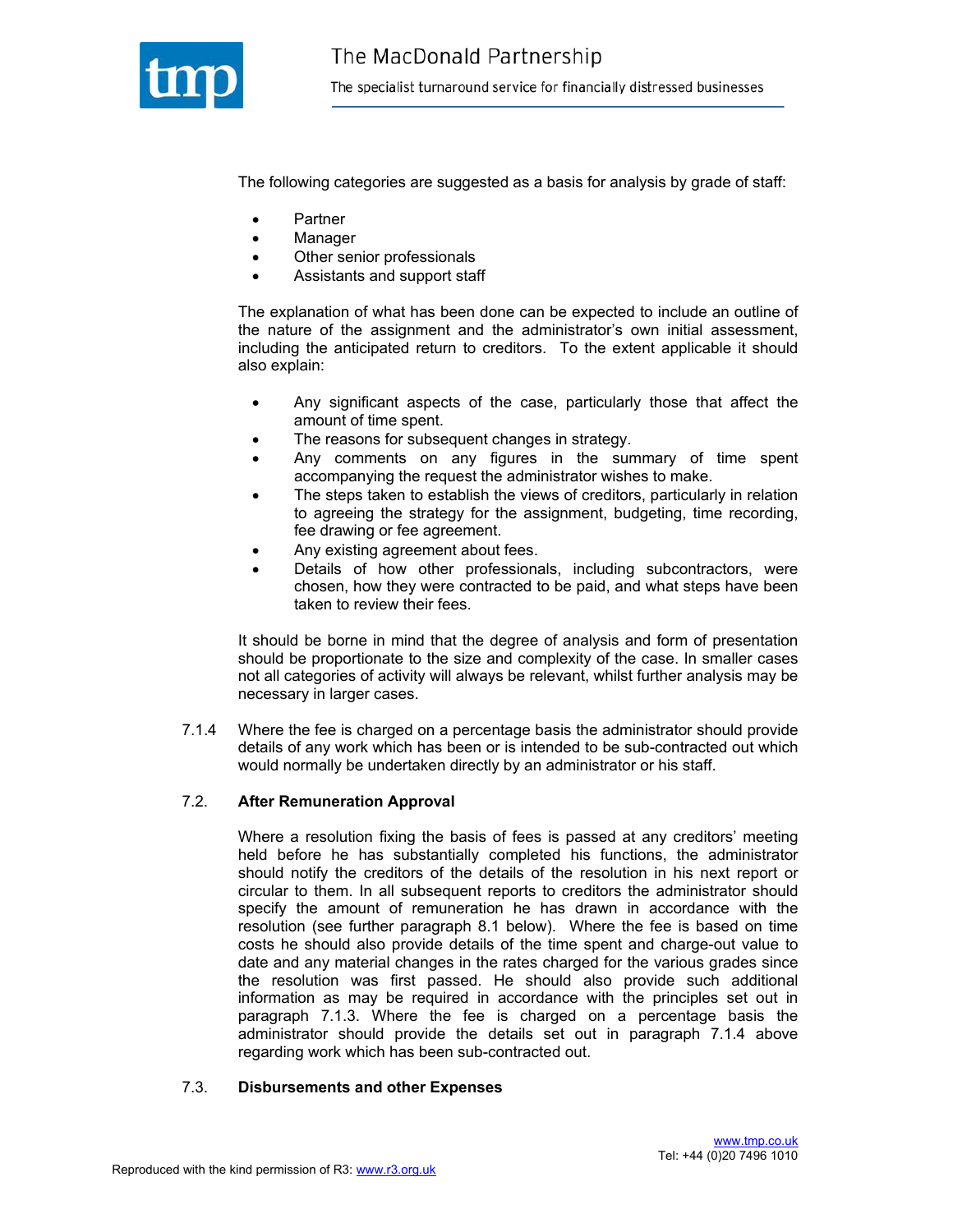

There is no statutory requirement for the committee or the creditors to approve the drawing of expenses or disbursements, but there is provision for the creditors to challenge them, as described below. Professional guidance issued to insolvency practitioners requires that, where the administrator proposes to recover costs which, whilst being in the nature of expenses or disbursements, may include an element of shared or allocated costs (such as room hire, document storage or communication facilities provided by the administrator's own firm), they must be disclosed and be authorised by those responsible for approving his remuneration. Such expenses must be directly incurred on the case and subject to a reasonable method of calculation and allocation.

# 8. **PROGRESS REPORTS AND REQUESTS FOR FURTHER INFORMATION**

- 8.1. The administrator is required to send a progress report to creditors at 6-monthly intervals. The report must include:
	- details of the basis fixed for the remuneration of the administrator (or if not fixed at the date of the report, the steps taken during the period of the report to fix it);
	- if the basis has been fixed, the remuneration charged during the period of the report, irrespective of whether it was actually paid during that period (except where it is fixed as a set amount, in which case it may be shown as that amount without any apportionment for the period of the report);
	- if the report is the first to be made after the basis has been fixed, the remuneration charged during the periods covered by the previous reports, together with a description of the work done during those periods, irrespective of whether payment was actually made during the period of the report;
	- a statement of the expenses incurred by the administrator during the period of the report, irrespective of whether payment was actually made during that period;
	- the date of approval of any pre-administration costs and the amount approved;
	- a statement of the creditors' rights to request further information, as explained in paragraph 8.2, and their right to challenge the administrator's remuneration and expenses.
- 8.2 Within 21 days of receipt of a progress report a creditor may request the administrator to provide further information about the remuneration and expenses (other than pre-administration costs) set out in the report. A request must be in writing, and may be made by either a secured creditor or by an unsecured creditor with the concurrence of at least 5% in value of unsecured creditors (including himself) or the permission of the court.
- 8.3 The administrator must provide the requested information within 14 days, unless he considers that:
	- the time and cost involved in preparing such information would be excessive, or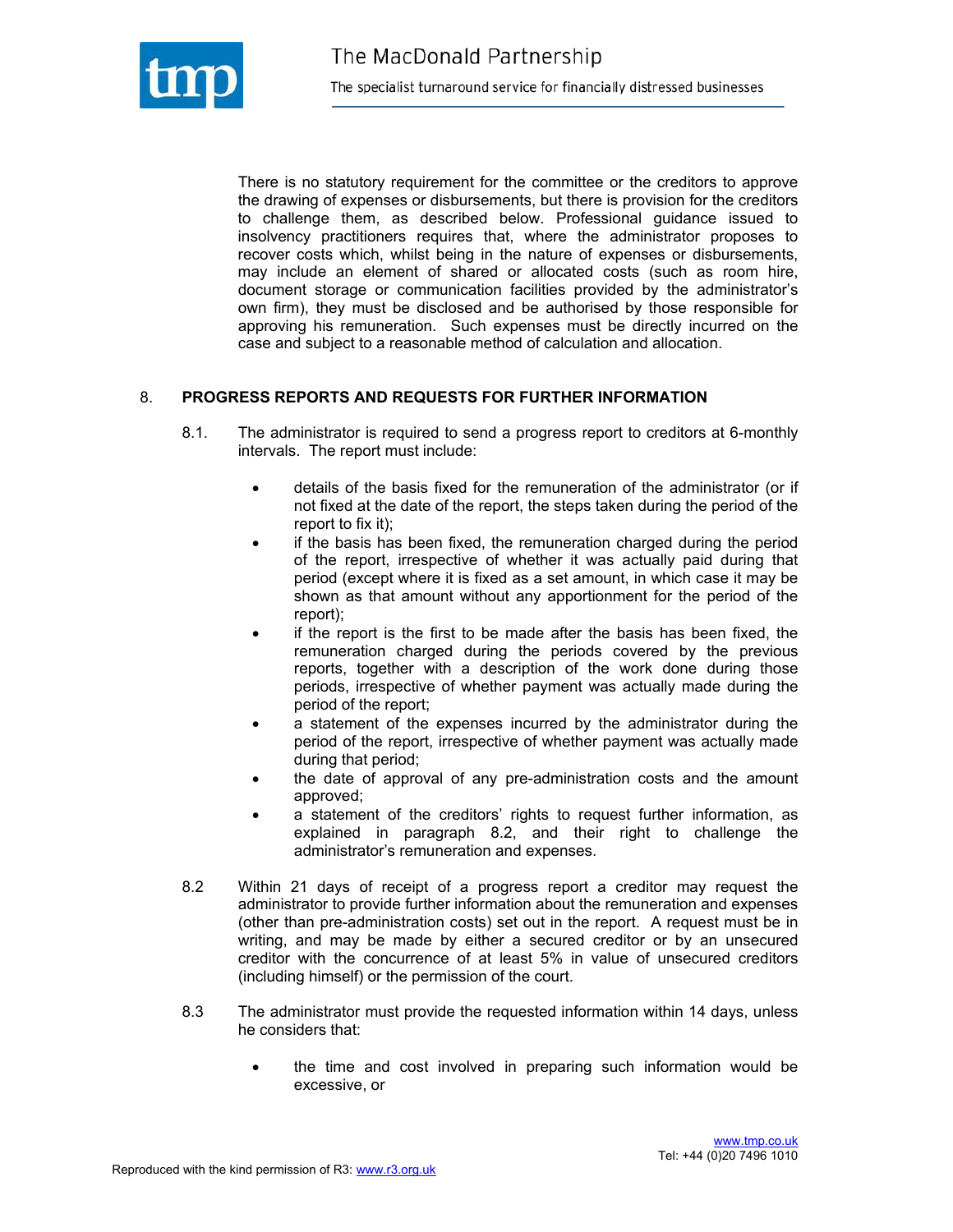

- disclosure would be prejudicial to the conduct of the administration or might be expected to lead to violence against any person; or
- the administrator is subject to an obligation of confidentiality in relation to the information requested.

In which case he must give reasons for not providing the information.

Any creditor may apply to the court within 21 days of the administrator's refusal to provide the requested information, or the expiry of the 14 days time limit for the provision of the information.

#### 9. **PROVISION OF INFORMATION – ADDITIONAL REQUIREMENTS**

The administrator must provide certain information about time spent on a case, free of charge, upon request by any creditor, director or shareholder of the company.

The information which mush be provided is –

- The total number of hours spent on the case by the administrator or staff assigned to the case;
- For each grade of staff, the average hourly rate at which they are charged out;
- The number of hours spent by each grade of staff in the relevant period.

The period for which the information must be provided is the period from the appointment to the end of the most recent period of six months reckoned from the date of the administrator's appointment, or where he has vacated office, the date that he vacated office.

The information must be provided within 28 days of receipt of the request by the administrator, and requests must be made within two years from vacation of office.

#### 10. **WHAT IF A CREDITOR IS DISSASTIFIED?**

- 10.1. If a creditor believes that the administrator's remuneration is too high, the basis is inappropriate, or the expenses incurred by the administrator are in all the circumstances excessive he may, provided certain conditions are met, apply to the court.
- 10.2. Application may be made to the court by any secured creditor, or by any unsecured creditor provided at least 10 per cent in value of unsecured creditors (including himself) agree, or he has the permission of the court. Any such application must be made within 8 weeks of the applicant receiving the administrator's progress report in which the charging of the remuneration or incurring of the expenses in question is first reported (see paragraph 8.1 above). If the court does not dismiss the application (which it may if it considers that insufficient cause is shown) the applicant must give the administrator a copy of the application and supporting evidence at least 14 days before the hearing.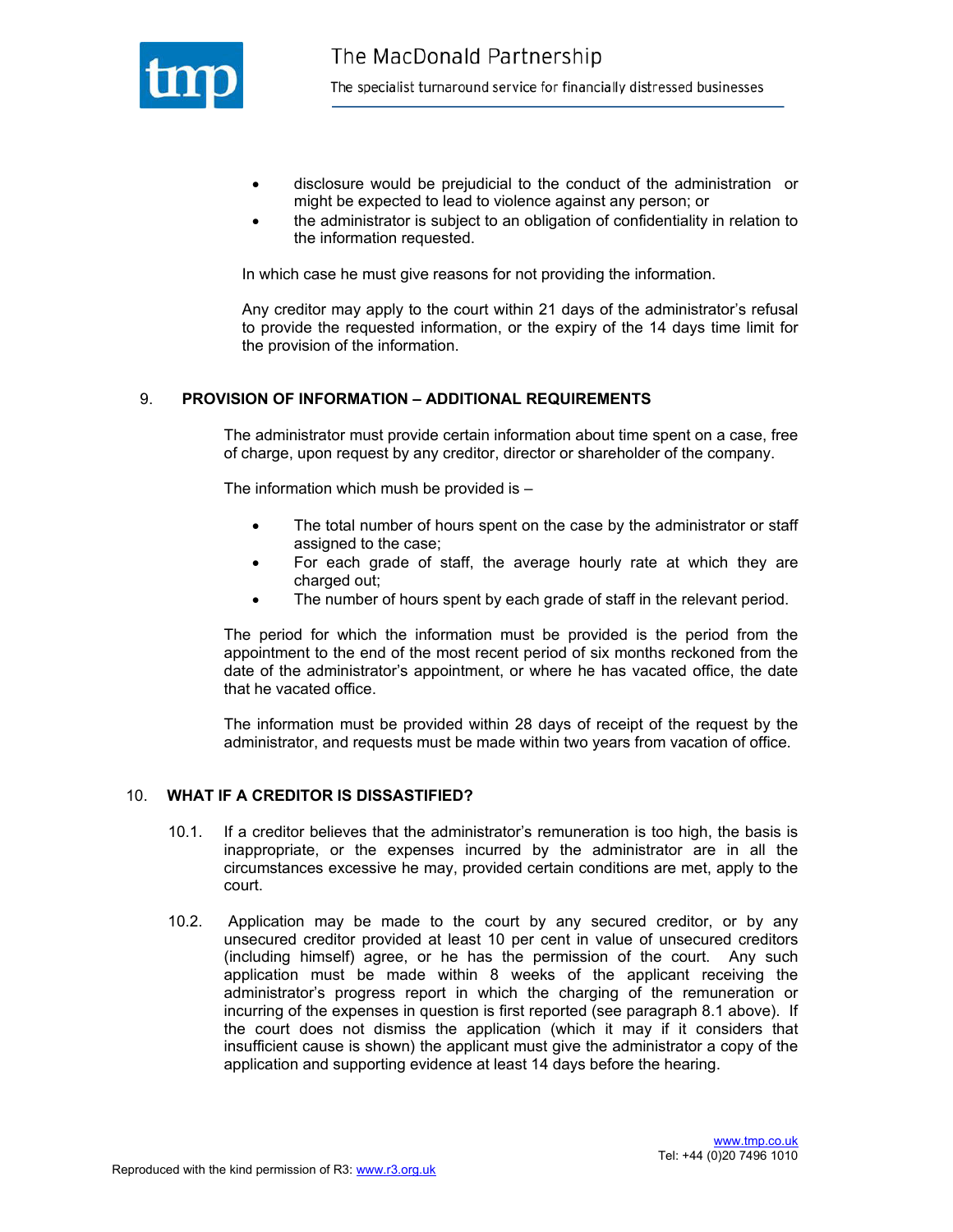

10.3. If the court considers the application well founded, it may order that the remuneration be reduced, the basis be changed, or the expenses be disallowed or repaid. Unless the court orders otherwise, the costs of the application must be paid by the applicant and not as an expense of the administration.

#### 11. **WHAT IF THE ADMINISTRATOR IS DISSATISFIED?**

11.1 If the administrator considers that the remuneration fixed by the creditors' committee is insufficient or that the basis used to fix it is inappropriate he may request that the amount or rate be increased, or the basis changed, by resolution of the creditors. If he considers that the remuneration fixed by the committee or the creditors is insufficient or that the basis used to fix it is inappropriate, he may apply to the court for the amount or rate to be increased or the basis changed. If he decides to apply to the court he must give at least 14 days' notice to the members of the creditors' committee and the committee may nominate one or more of its members to appear or be represented on the application. If there is no committee, the administrator's notice of his application must be sent to such of the company's creditors as the court may direct, and they may nominate one or more of their number to appear or be represented. The court may order the costs to be paid as an expense of the administration.

#### 12. **OTHER MATTERS RELATING TO REMUNERATION**

- 12.1. Where there are joint administrators it is for them to agree between themselves how the remuneration payable should be apportioned. Any dispute arising between them may be referred to the court, the creditors' committee or a meeting of creditors.
- 12.2. If the administrator is a solicitor and employs his own firm to act on behalf of the company, profit costs may not be paid unless authorised by the creditors' committee, the creditors or the court.
- 12.3. If a new administrator is appointed in place of another, any determination, resolution or court order which was in effect immediately before the replacement continues to have effect in relation to the remuneration of the new administrator of the new administrator until a further determination, resolution or court order is made.
- 12.4. Where the basis of the remuneration is a set amount, and the administrator ceases to act before the time has elapsed or the work has been completed for which the amount was set, application may by made for a determination of the amount that should be paid to the outgoing administrator. Where the outgoing administrator and the incoming administrator are from the same firm, they will usually agree the apportionment between them.

#### 13. **EFFECTIVE DATE**

This guide applies where a company enters administration on or after 6 April 2010, except where: